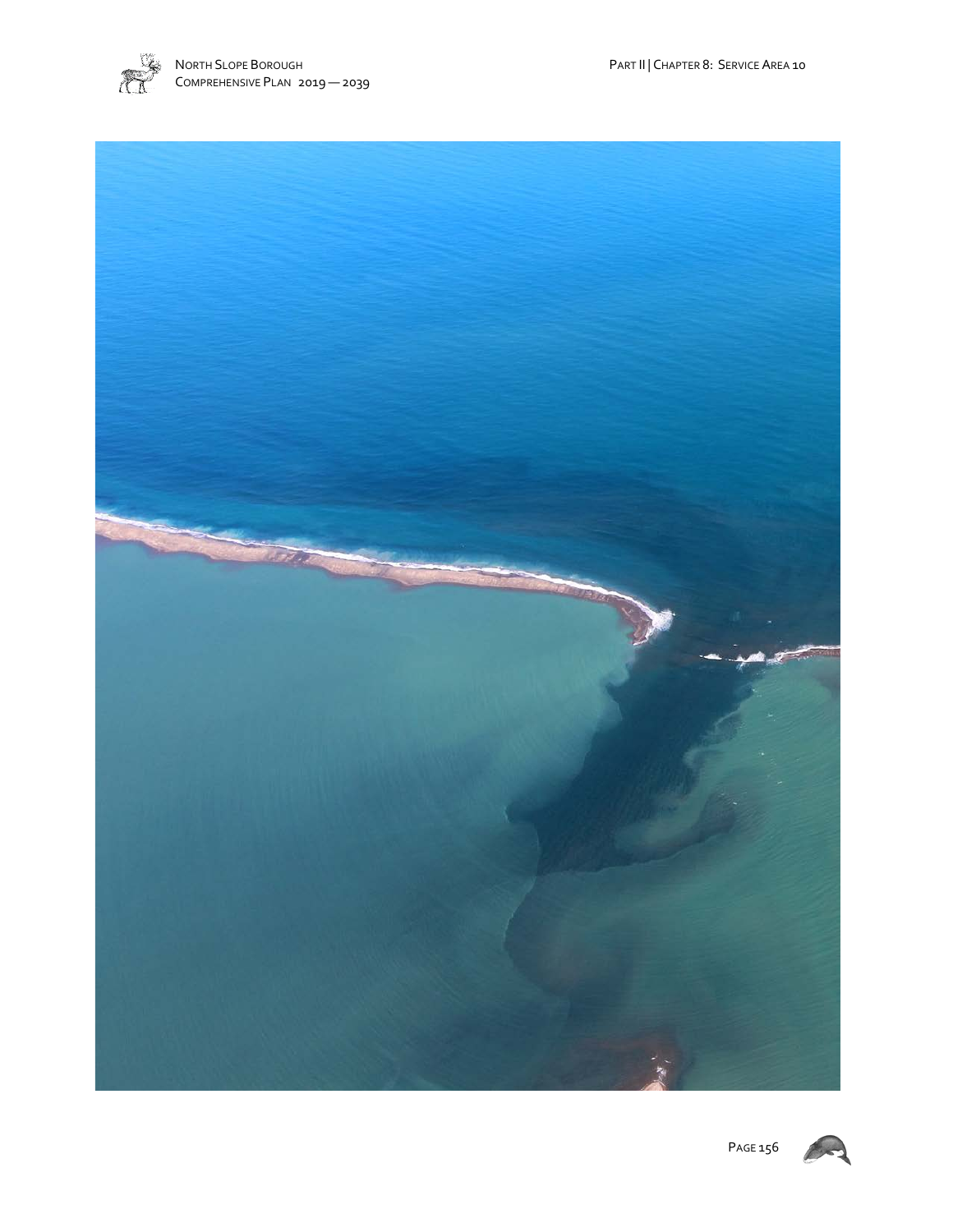

**R** 





**Chapter Eight** Service Area 10

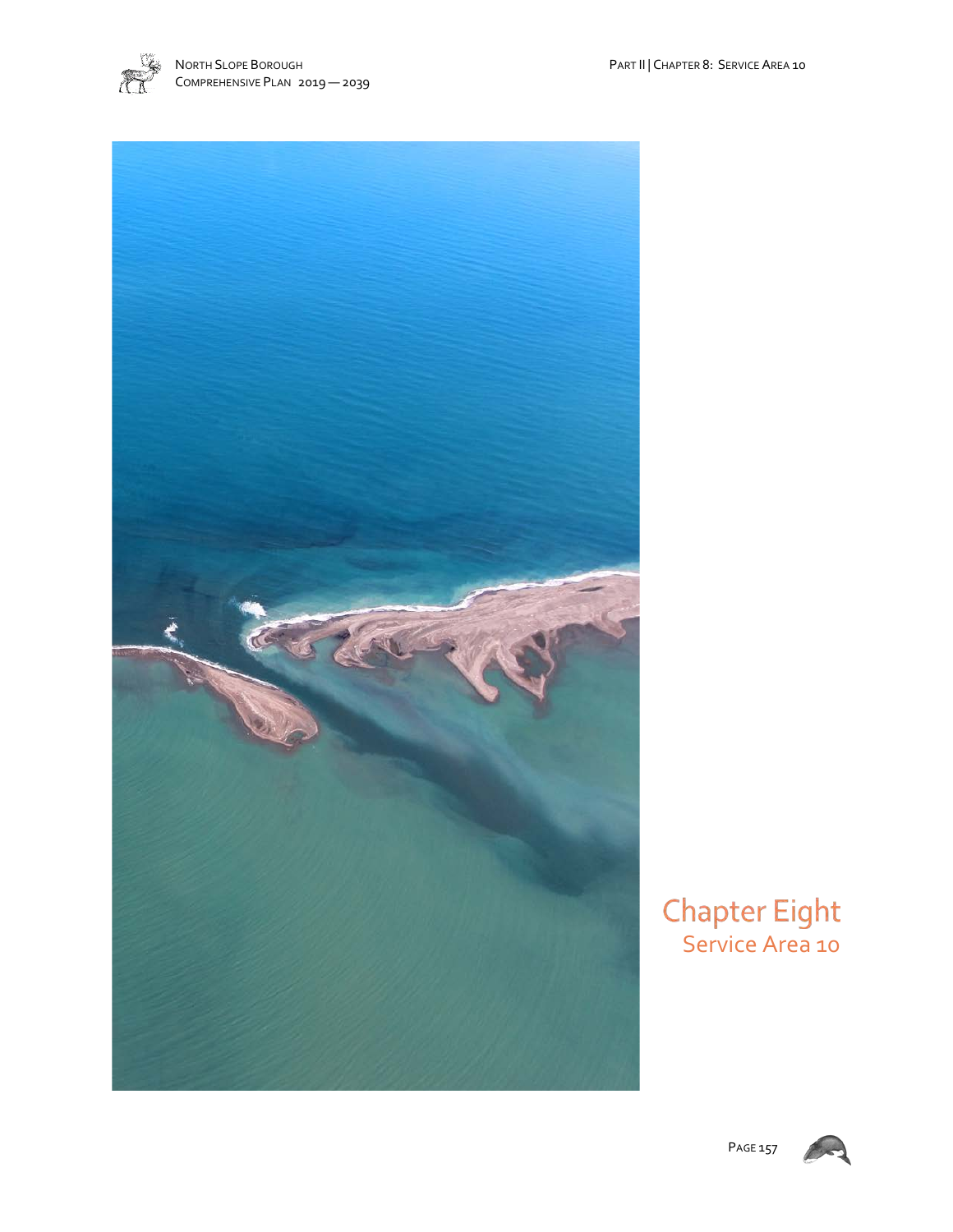

This page is intentionally left blank

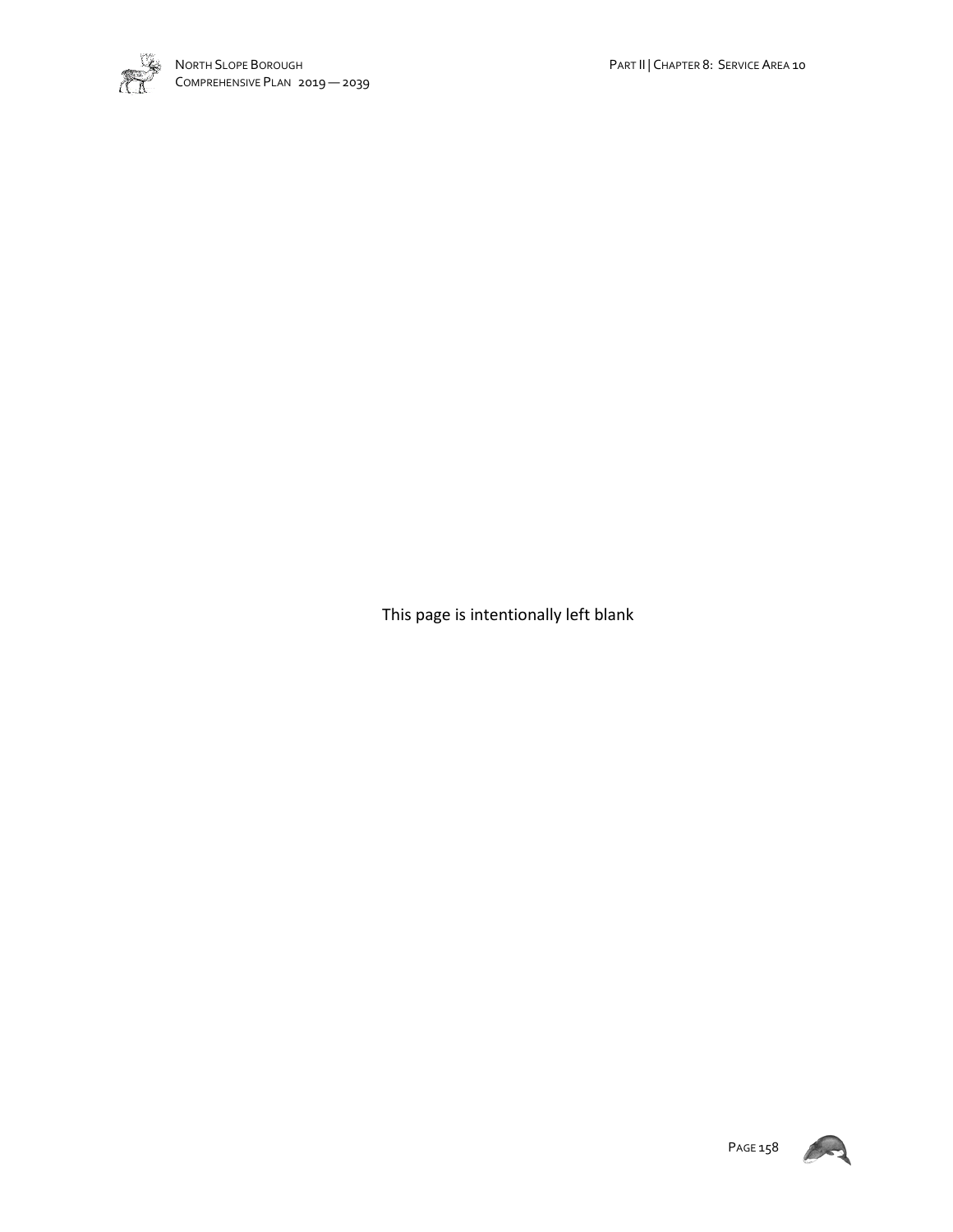

The North Slope Borough established Service Area 10 in 1975 with the objective of providing utility services to industrial users in the Prudhoe Bay area. Service Area 10 is managed by the North Slope Borough and encompasses the area generally between the National Petroleum Reserve-Alaska and the Arctic National Wildlife Refuge and extends from the Beaufort Sea south to 70° latitude. After creating Service Area 10, the Borough Assembly made provision for a solid waste collection and disposal district and a sanitary waste collection and disposal district in the area. SA-10 encompasses approximately 3,000 square miles. There is not a residential community in Deadhorse or the Prudhoe Bay region. Workers in the region reside there on a part-time, nonpermanent basis and travel to the region specifically for work in oil and gas industry. Few North Slope residents are employment in the Prudhoe Bay area.

The borough code stipulates that in setting utility rates, the borough should be compensated to support debt service for capital expansion of utilities projects initiated after January 1, 1982 and for other expenses, including operations and maintenance cost. Debt service for capital committed to the utilities prior to that date was not to be included in the utility rates. Utility have rate been established through the Regulatory Commission of Alaska for the last 15 years.

SA-10 originally also included the NSB built Kuparuk Industrial Center (KIC), a \$65 million, 60,000 square foot facility including a 250 man camp and recreation facilities, a 24 acre outside

 $\overline{\phantom{a}}$ 

storage pad and wastewater treatment facilities. The facility was constructed in 1984 on land leased from the State of Alaska and selected by the NSB under the Municipal Land Entitlement program. The facility was operated by a consortium of local Native corporations to provide utility services in the newly developed Kuparuk River Unit. Low oil prices and an economic downturn in the early 1990s lead to the sale of the facility to ARCO (now operated by ConocoPhillips). The land under the facility was conveyed to the borough in 2010 and is leased to ConocoPhillips, Inc. (CPAI).

The ordinance which established Service Area 10 specifically stated that that the services provided by the borough to this area might be on a different level than those provided on an areawide basis elsewhere in the borough. Aside from the exercise of general borough powers, the only services currently provided by the borough in Service Area 10 are police protection and management of borough owned lands. The borough assumed areawide police protection responsibilities in 1976, and has had regularly assigned public safety officers to the region since 1979.

In 1979, the NSB built a 15,000 square foot camp for 32 NSB employees living or working in the Prudhoe Bay area. The original facilities were expanded to over 37,000 square feet in 1982 to accommodate 68 persons with expanded dining and recreation areas along with retention cells and related facilities to support the NSB Department of Public Safety.[175](#page-3-0) The building also



<span id="page-3-0"></span><sup>&</sup>lt;sup>175</sup> The Alaska State Troopers began servicing the Prudhoe Bay area in 1974 and ceased regular assignment in 1983 when the position was relocated to Utqiaġvik to assist the State Court System.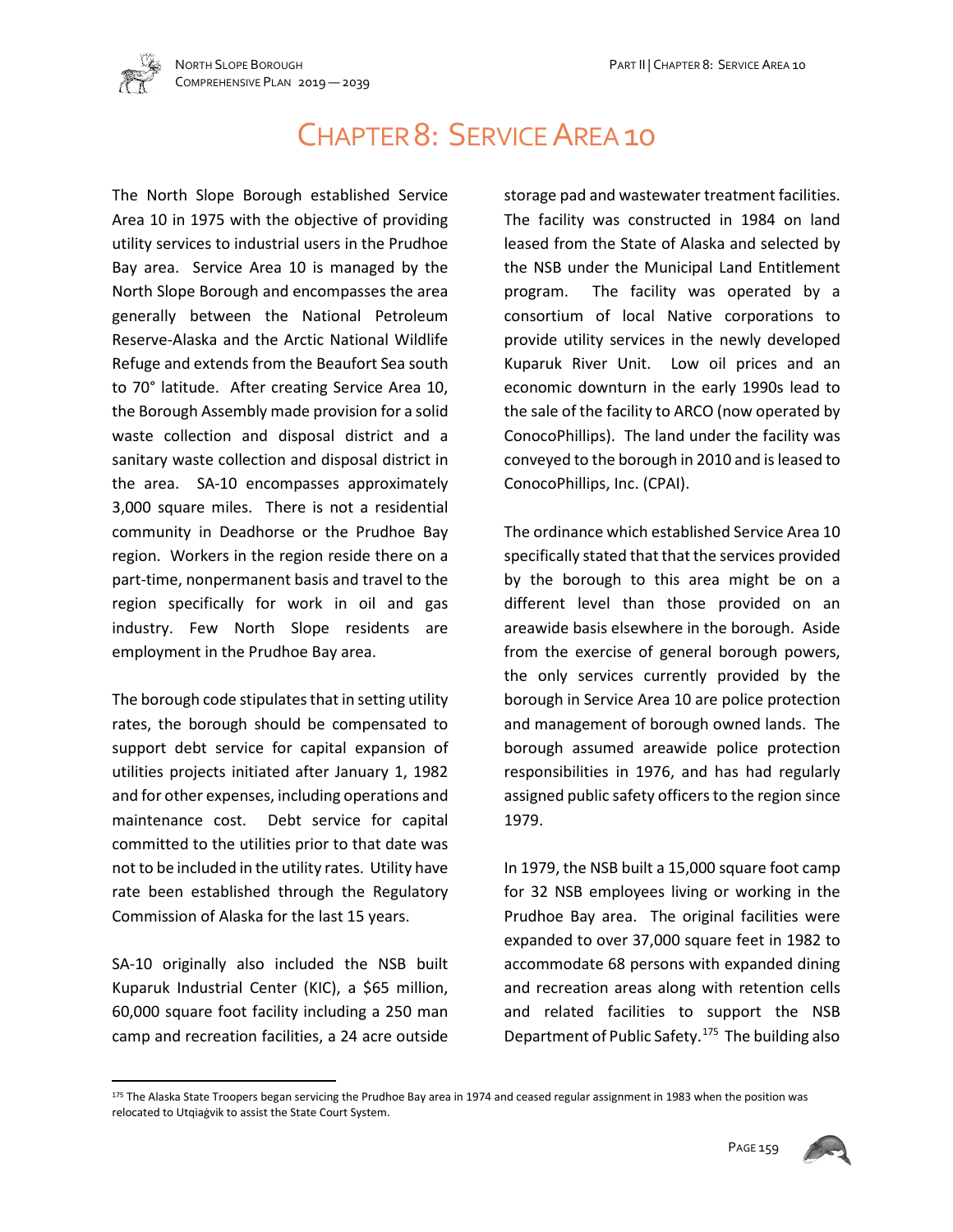

COMPREHENSIVE PLAN 2019 — 2039

houses the NSB police station and jail. The SA-10 hotel is now operated commercially. Since 2004, a contractor has operated the water and wastewater treatment facility and hotel. These facilities are co-located on a common pad in Deadhorse. Since 2009, the same contractor, ICE Services, has provided the SA-10 water, wastewater, and hotel services.<sup>[176](#page-4-0), [177](#page-4-1)</sup>

Renewed activity in the western fields and the potential opening of the Arctic Nation Wildlife Refuge 1002 area have renewed interest in development of facilities to support oil and gas development and should be considered in planning for future activities.

# WATER AND WASTEWATER SERVICES

The water treatment system was originally constructed by the Borough with capital improvement funds and activated in 1979. Prior to construction of the borough water treatment system, it was necessary for each camp in the Prudhoe Bay/Deadhorse area to provide its own water treatment plant and to rely on local lakes or rivers for raw water supplies. Some of the original systems were poorly designed and/or operated. The Alaska Department of Environmental Conservation was concerned about the possibility of water contamination under these circumstances and encouraged the development of a central water treatment and delivery system. A number of treatment plants are still being operated by individual camps.

The water treatment system was originally constructed by the borough with capital improvement funds and activated in 1979. Prior

 $\overline{\phantom{a}}$ 

to construction of the borough water treatment system, it was necessary for each camp in the Prudhoe Bay/Deadhorse area to provide its own water treatment plant and to rely on local lakes or rivers for raw water supplies. Some of the original systems were poorly designed and/or operated. The Alaska Department of Environmental Conservation was concerned about the possibility of water contamination under these circumstances and encouraged the development of a central water treatment and delivery system. A number of treatment plants are still being operated by individual camps.

#### Water Treatment

The SA-10 water treatment facility receives raw water from a pump station in Nana Reservoir, through a short section of insulated heat-traced pipe, to the treatment facility. A portion of raw water is filtered, stored on-site, and is available as non-potable water for pick-up. Water not stored for pick-up is treated in the water treatment facility that combines membrane treatment with UV and chlorine disinfection. Treated potable water is transported to water delivery stations where it is stored for pick-up for delivery. As an emergency back-up to the reservoir pump station, three slant wells are in place to supplement the reservoir water source if necessary. The water from the wells have a high iron content. Another treatment train to remove the iron would have to be added to the facility in order to use water from the wells.



<span id="page-4-0"></span><sup>176</sup> The North Slope Borough has certificates of public convenience for wastewater and landfill service in the service area. NSBMC sec. 15.06.130 provides that these services should be used by all users in the service area, unless a waiver is granted by the mayor.

<span id="page-4-1"></span><sup>177</sup> North Slope Borough. 2018. *Service Area 10: Commitment to Partnership Presentation*. 2018 Oil and Gas Forum.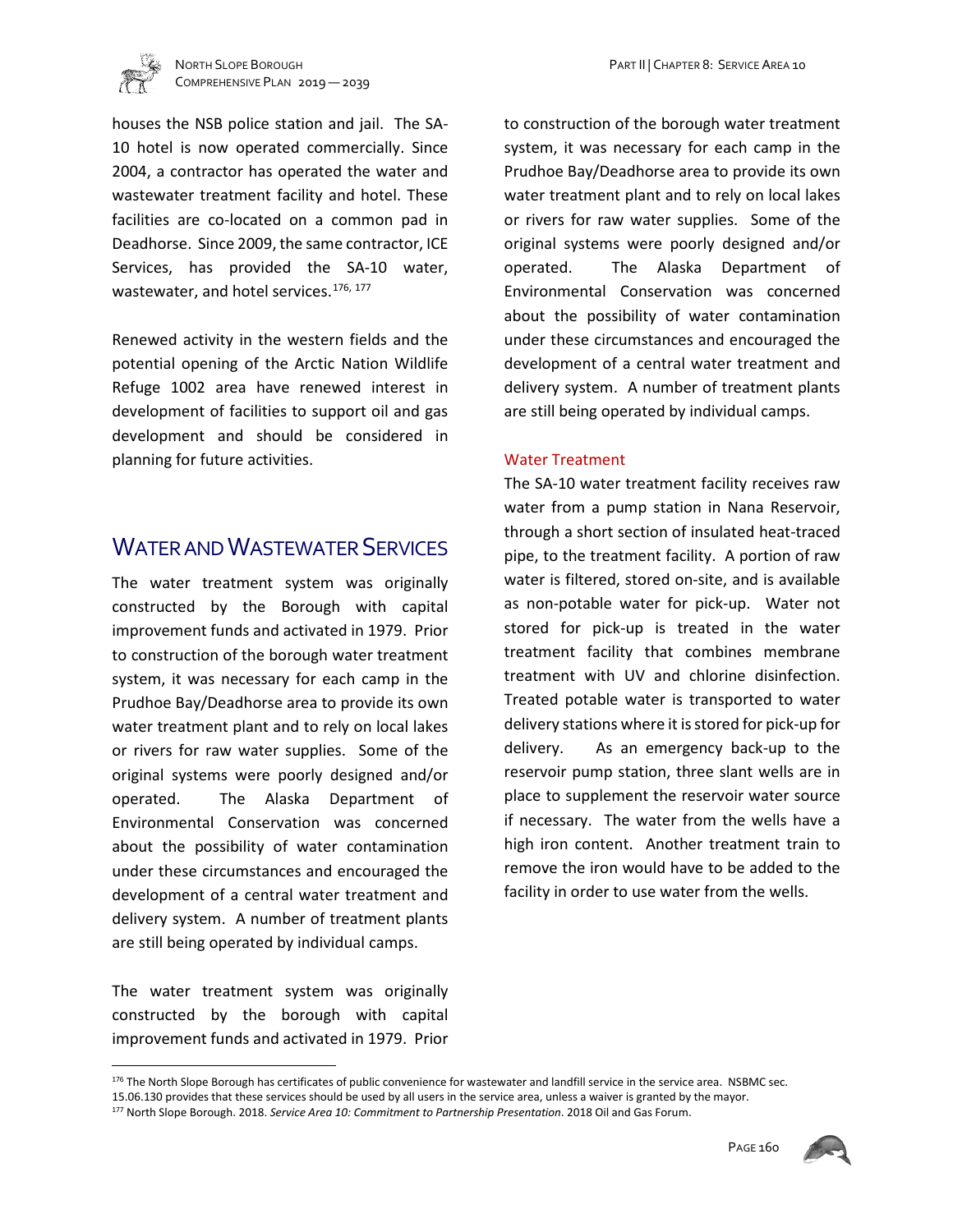

NORTH SLOPE BOROUGH **PART II | CHAPTER 8: SERVICE AREA 10** COMPREHENSIVE PLAN 2019 — 2039

SA 10 Water Treatment Plant:

- Current Treatment Capacity 230,000 gallons per day
- Current Storage Capacity 250,000 gallons of potable 120,000 gallons raw
- Delivery method Water truck pick up
- Water source Nana Reservoir
- Treatment method GE membranes
- Current demand 80,000 average of gallons per day

### Wastewater Treatment

Wastewater is treated in the wastewater treatment facility comprising sequencing batch reactors (SBRs), tertiary filtration, and UV disinfection. Sludge from the wastewater treatment process is dewatered via belt filter presses before it is delivered to the SA-10 landfill. Sludge not generated in the wastewater treatment process is discharged directly to the belt filter press (BFP). A portion of the treated effluent is used as influent to the heated water system and the rest of the liquid stream is discharged into an outfall pond.

SA 10 Wastewater Treatment Plant:

- Current Treatment Capacity 420,000 gallons per day
- Delivery method Vacuum truck

 $\overline{\phantom{a}}$ 

- Treatment method Activated Sludge using sequence match reactors SBRs
- Disposal method Discharge to lake
- Current demand 55,000-65,000 average gallons per day

## Water Heating

Hot water is needed for some oil drilling operations. The plant began offering on demand hot water in 2015. A combination of raw water and wastewater treatment effluent is heated with three natural gas boilers and delivered directly to the customer's truck for pick-up. There is limited demand at this time due to a current slowdown in oil field activities.<sup>[178](#page-5-0)</sup>

## Water and Wastewater Demand

The demand for water and wastewater services varies from year to year depending on the activity of the oil and gas market. Table 19 summarizes historical flowrates of potable and non-potable water, and wastewater, and sludge treatment. Heated water is not included because it has only recently become available. Permitted flowrates are shown for water and wastewater and maximum flowrates are presented for sludge and heated water.



<span id="page-5-0"></span><sup>178</sup> Oliver, Shady Grove. 2015. *Water treatment plant opens in Prudhoe Bay*. The Arctic Sounder. Nov. 6, 2015. www.thearcticsounder.com/article/1545water\_treatment\_plant\_opens\_in\_prudhoe\_bay.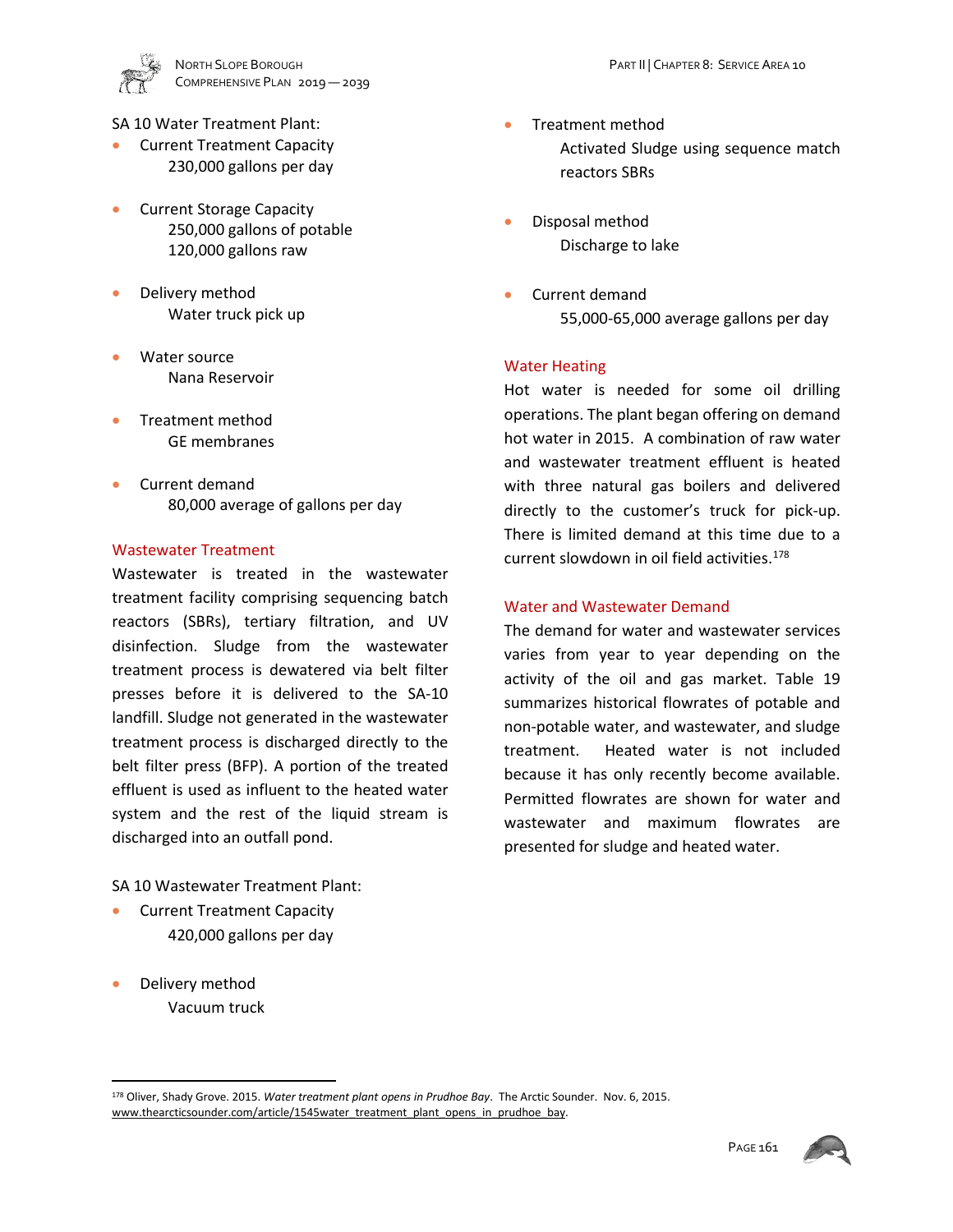| <b>Utility</b>       | <b>Fiscal Year</b> |         |         |         |         |         |          |         | Permitted         |
|----------------------|--------------------|---------|---------|---------|---------|---------|----------|---------|-------------------|
|                      | $2010 - 11$        | 2011-12 | 2012-13 | 2013-14 | 2014-15 | 2015-16 | $201-17$ | 2017-18 | Flowrate<br>(gpd) |
| Water                |                    |         |         |         |         |         |          |         | 420,000           |
| Potable<br>Water     | 124,900            | 168,500 | 127,400 | 137,000 | 166,900 | 127,081 | 108,989  | 85,163  |                   |
| Non-potable<br>Water | 25,000             | 31,200  | 31,800  | 35,600  | 33,200  | 29,299  | 37,111   | 35,489  |                   |
| Wastewater           | 111,000            | 161,400 | 104,700 | 112,900 | 132,100 | 115,801 | 95,041   | 70,639  | 420,000           |

# Area Needs – Water and Wastewater

The water and wastewater treatment systems were almost new in 2015 and, other than stated below, should provide adequate service through the plan period. Treatment capacities appears to be adequate to meet future demand, barring a major upturn in oil field activity.

## Water Treatment

Add treatment train to remove iron from back up wells. Normally scheduled membrane replacement.

## Wastewater Treatment

No major repairs foreseen.

# HOTEL SERVICES

In addition to water and wastewater services, there are also hotel services available in SA-10, including accommodations, and meals and snacks. The hotel also provides NSB a two room suite to serve as an office for the hotel and a second office space used as a police station and jail. The hotel has a kitchen, two dining rooms, guest laundry rooms, a smoking room, and a workout room.

In 2006, the contracted operator increased the number of hotel rooms from 77 to 149. NSB owns the original 77 rooms at the hotel (includes 40 twin, 30 full, and 2 queen beds). The additional 72 rooms are a separate building that is now connected to the original hotel and are owned by the current contractor, ICE Services. In addition to constructing additional rooms, ICE Services constructed a utilities building that provides electricity, water, and sewage services to the hotel. The current contractor may elect to remove the rooms and utilities building if the NSB operating contract is awarded to another contractor. Table 20 summarizes the original 77 rooms owned by NSB.

# SA 10 Hotel/Camp

- Current Capacity: 140 rooms (includes NSB rooms and ICE rooms available for rent)
- Current Services provided: Meals, internet, television, phone

# Hotel Occupancy

The hotel accommodates guests and NSB staff. ICE Services also utilizes the hotel for their rotational staff that work at the water and wastewater facility. The hotel also provides, on occasion and if rooms are available, accommodations for NSB residents for up to

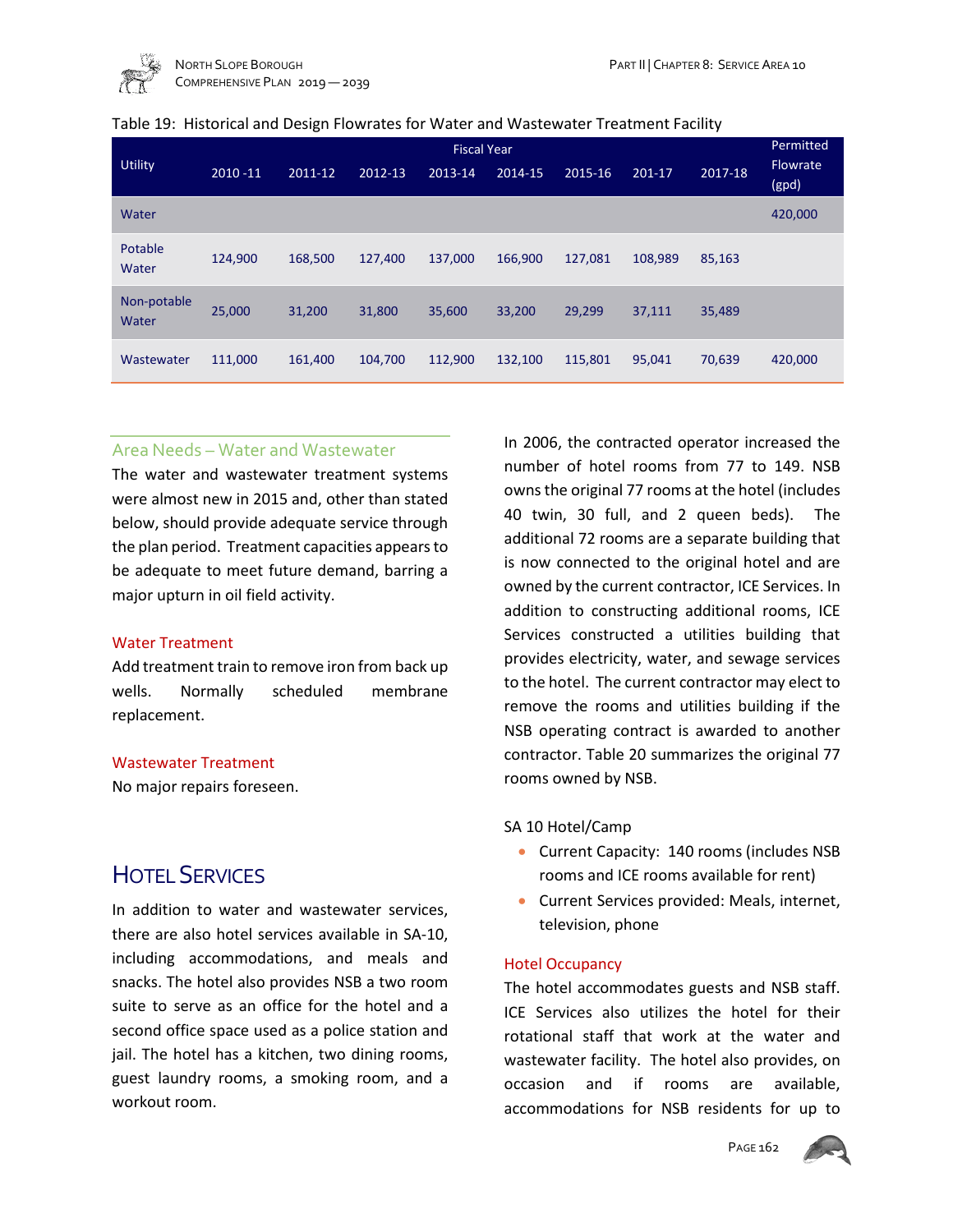

three days on a complimentary basis as well as complementary rooms for those who require accommodation on a short-term basis, such as for weather-related flight delays.

Like water and wastewater services, demand for the hotel's accommodations fluctuates with activity in the oil and gas industry. Table 20 summarizes the hotel occupancy (includes rooms in the 72 room addition).

| <b>Hotel Rooms</b>                                                | <b>Calendar Year</b> |          |          |  |  |  |
|-------------------------------------------------------------------|----------------------|----------|----------|--|--|--|
|                                                                   | 2014                 | 2015     | $2016*$  |  |  |  |
| Available Room Revenue                                            | \$58,035             | \$58,035 | \$50,721 |  |  |  |
| <b>Occupied Rooms</b>                                             | \$54,950             | \$48,122 | \$39,543 |  |  |  |
| <b>Occupied Rooms Excluding Non-</b><br><b>Revenue Rooms</b>      | \$38,340             | \$29,953 | \$23,741 |  |  |  |
| <b>Occupancy Percentage</b>                                       | 94.7%                | 82.9%    | 78.0%    |  |  |  |
| <b>Occupancy Percentage Excluding</b><br><b>Non-Revenue Rooms</b> | 66.1%                | 51.6%    | 46.8%    |  |  |  |

#### Table 20: SA-10 Hotel Occupancy based on Revenue

\* 2016 represents year-to-date November 16, 2016.

#### Area Needs – Hotel

No major repairs foreseen. Normally scheduled room remodels and carpet replacement. Room capacity appears to be adequate to meet demand through the plan period, barring a major upturn in oil field activity.

# **SOLID WASTE FACILITIES**

 $\overline{\phantom{a}}$ 

During the initial development of the Prudhoe Bay area, solid waste was not managed as strictly as current guidelines require. An early disposal site, the Sand Dunes dump, was ordered closed by ADEC. ARCO subsequently undertook the design of a new landfill at the gravel site it was mining near the Putuliquyak River. The North Slope Borough assumed responsibility for the

final design and development of the landfill after reaching an agreement with ARCO. $179$  The Oxbow landfill operation was assumed by the borough in 1981, following the delivery of the necessary heavy equipment for the site's operation. The land at which the gravel site was developed was not originally owned by the borough, but was leased from the State of Alaska. The NSB municipal code was also amended that year to require all owners or occupiers of premises located in the solid waste district to use and pay for the garbage and solid waste collection and disposal systems provided by the borough. Exceptions to this requirement are only allowed following a waiver being granted by the Mayor.

The SA-10 landfill is now owned by the NSB, following state conveyance of the land in 1996



<span id="page-7-0"></span><sup>179</sup> North Slope Borough. 1983. *Background for Planning, Service Area 10.* Prepared for the North Slope Borough by Alaska Consultants Inc.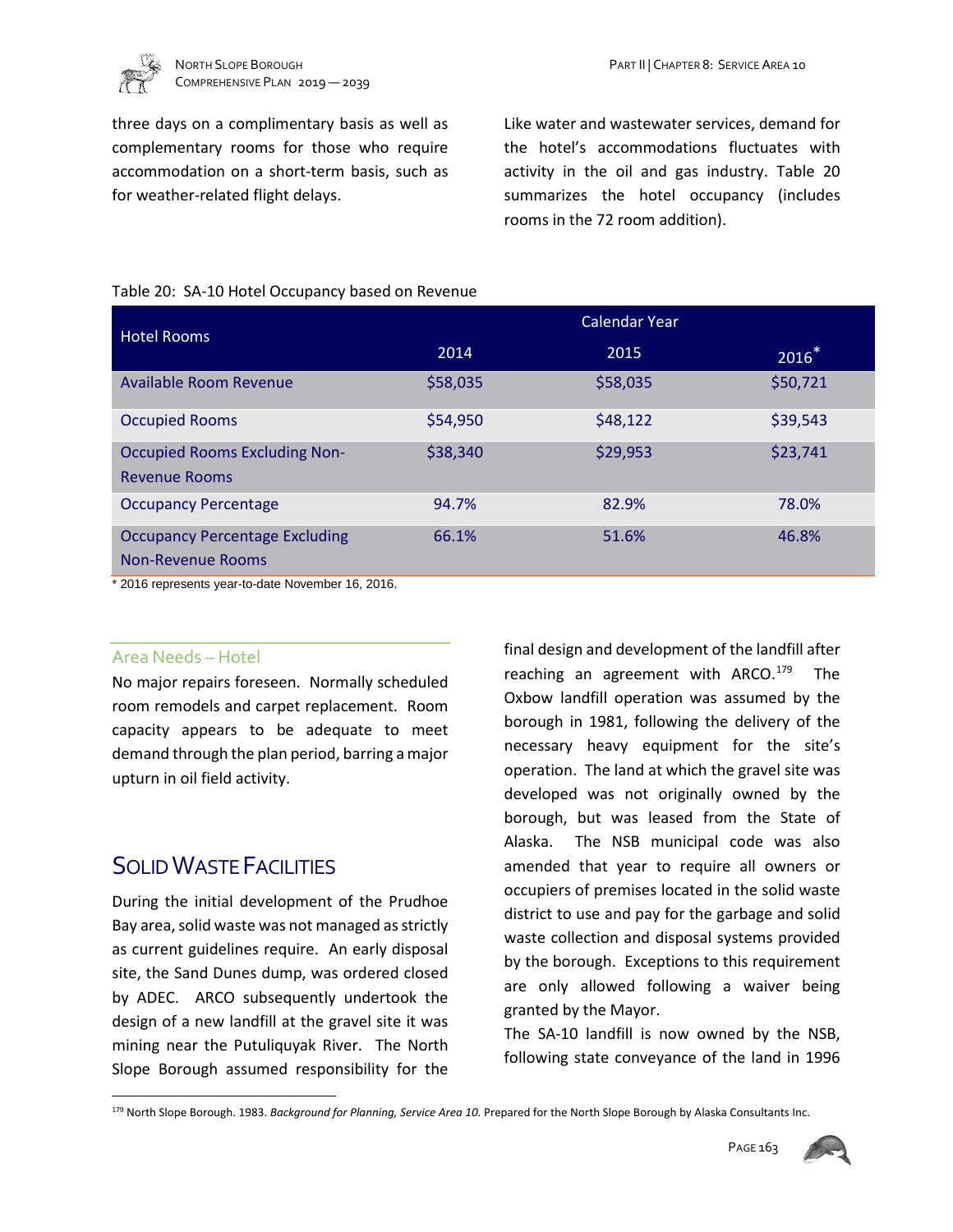

and is located approximately 6.8 miles northwest of Deadhorse. By 2009, the landfill was nearing capacity and was in danger of closing. In 2011, additional lands to the south of the Oxbow landfill were conveyed by the State of Alaska, allowing for a much needed expansion of the site to satisfy customer needs. It has been accepting solid waste disposal resulting from industrial development activities in Greater Prudhoe Bay, Kuparuk, Alpine, and Point Thomson areas for over 30 years. In addition to the landfill, there are support facilities at the site, including the maintenance and storage shop, waste reduction facility building that includes incinerators, generator building, diesel fuel aboveground storage tank, and perimeter fencing.[180](#page-8-0)

The SA-10 Landfill is regulated by the Alaska Department of Environmental Conservation as a Class I Freezeback landfill, permitted to accept the following:

- Municipal waste;
- Contaminated soil:
- Construction & Demolition;
- Drilling and industrial waste;
- Inert material; and
- Ash and sludge.

 $\overline{\phantom{a}}$ 

The SA-10 landfill is composed of two disposal areas, a solid oily waste pit (SOWP) and the main area (formerly called the "metals pit"). The SOWP has not received any waste since 1990 and is closed. The main area receives construction and demolition waste delivered by customers, municipal solid waste, baled waste, incinerator ash, and sewage sludge transported by the SA-10 utility staff. On average, approximately 8,500 cubic yards (CY) of material are received each month at the facility.

The SA-10 Landfill is permitted as a freezeback landfill, meaning that operations rely on the containment properties of frozen ground to contain the waste and leachate without a bottom liner and leachate collection systems. Operator measurements from the thermal monitoring wells show that the existing waste can be maintained in a permanently frozen condition with the proper placement of final cover and closure of the landfill. The resulting encapsulation of waste will maintain the 32° F isotherm within the cover material. Material and waste below this isotherm will remain frozen. Soil temperatures around the landfill are monitored to ensure compliance.

The main area of the SA-10 landfill is approximately 24.6 acres and surrounded by a security fence. The total design capacity of the landfill is estimated at 3,135,000 CY. The landfill will be at capacity by 2018, and closure of the existing landfill and landfill expansion are currently in progress.

The landfill site has an existing maintenance shop building that houses the operator office, scale ticketing, restroom facilities, potable water, and equipment maintenance bay. Adjacent to the shop building sits an intermediate fuel tank, power generation building, and fuel dispensing tank. The waste reduction facility, a building designed to house a future incinerator and tipping floor is west of the shop building.

The existing waste reduction facility (WRF) was designed in 2008 by ASCG, Incorporated to provide a building for future incineration equipment. The facility was partially



<span id="page-8-0"></span><sup>180</sup> North Slope Borough. 2014. *Project Analysis Report: SA-10 Oxbow Landfill.*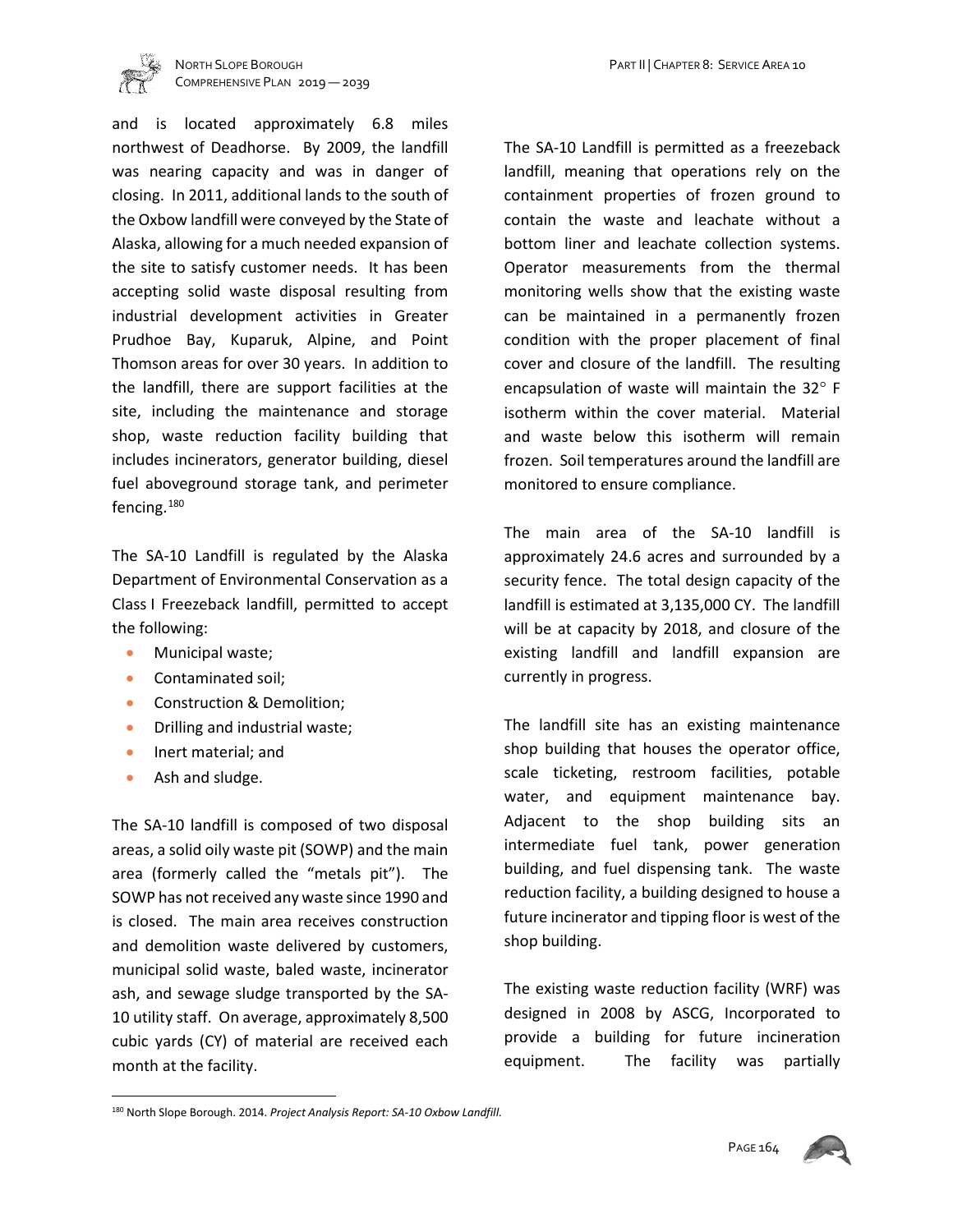

constructed shortly thereafter. The existing facility consists of an insulated building shell, foundation, and minimal electrical and mechanical equipment. The design includes a tipping floor with roughed-in in-floor heat, recessed incineration bay for housing future incinerator chambers, an equipment floor area for future exhaust and ash handling equipment and supports, and a partial mezzanine for a future control room and restroom facilities. The control room and restroom wall framing are in place, unfinished. The equipment bay floor is currently exposed gravel to allow for installation of foundations for future equipment support structures to support the ash handling and exhaust equipment. Identifying appropriate alternatives for waste reduction/minimization are a critical factor in developing future plans for the landfill.

#### Landfill Expansion

 $\overline{\phantom{a}}$ 

The existing landfill is nearing capacity and is scheduled to be closed and capped in 2019. A new lateral expansion to the existing landfill has been developed to ensure uninterrupted solid waste disposal for the SA-10 region. NSB has developed a 22-acre expansion site, but has designed and permitted a total of 40-acres for future expansion. Based on projections of future waste streams into the landfill, this initial landfill expansion should allow for eight years of operations without need for further expansion. Future development of the remaining acreage will be necessary to allow for 20 years of capacity. This phased expansion will allow the most flexibility in operation and provide some savings in overall expansion costs.

The NSB installed two small incinerators at the landfill as part of the recent landfill expansion

project. However, the incinerators are not permitted under Title 5 of the Clean Air Act, and will not be operated. Older incinerators, which the new incinerators were intended to replace, are not in compliance with current regulatory standards and have also been taken out of operation. At this time, it is anticipated that incoming waste will not be incinerated and the projected life of the landfill will reflect that. However, anticipated industrial activities in the east (associated with Point Thompson and ANWR 1002 development) and in the west (Nanushuk and NPR-A development) should be considered in planning for future activities and the current planned capacity of the Oxbow facility. Future DR&R needs also need to be factored into planning efforts for solid waste disposal in the long run.

### Area Needs – Solid Waste

Current upgrades to the solid waste facilities include a new warm storage building, a new landfill expansion cell, and assorted other improvements/upgrades that will allow the landfill to operate adequately well into the future. Other than the planned expansion discussed below, no major upgrades are currently planned.<sup>[181](#page-9-0) [182](#page-9-1)</sup>

#### Future Landfill Expansion

Initial projections of future waste streams into the landfill estimated that the initial landfill expansion should allow for eight years of operations without need for further expansion. However, due to a recent slowdown in oil field activities in the Prudhoe Bay area, it is now thought that the initial expansion should provide



<span id="page-9-0"></span><sup>181</sup> North Slope Borough.2018. *2017 Annual Report Oxbow Landfill Prudhoe Bay, Alaska*. Prepared for the North Slope Borough by ICE Services, Inc.

<span id="page-9-1"></span><sup>182</sup> Helinski, Rich. Project Manager, ICE Services, Inc. Personnel communication.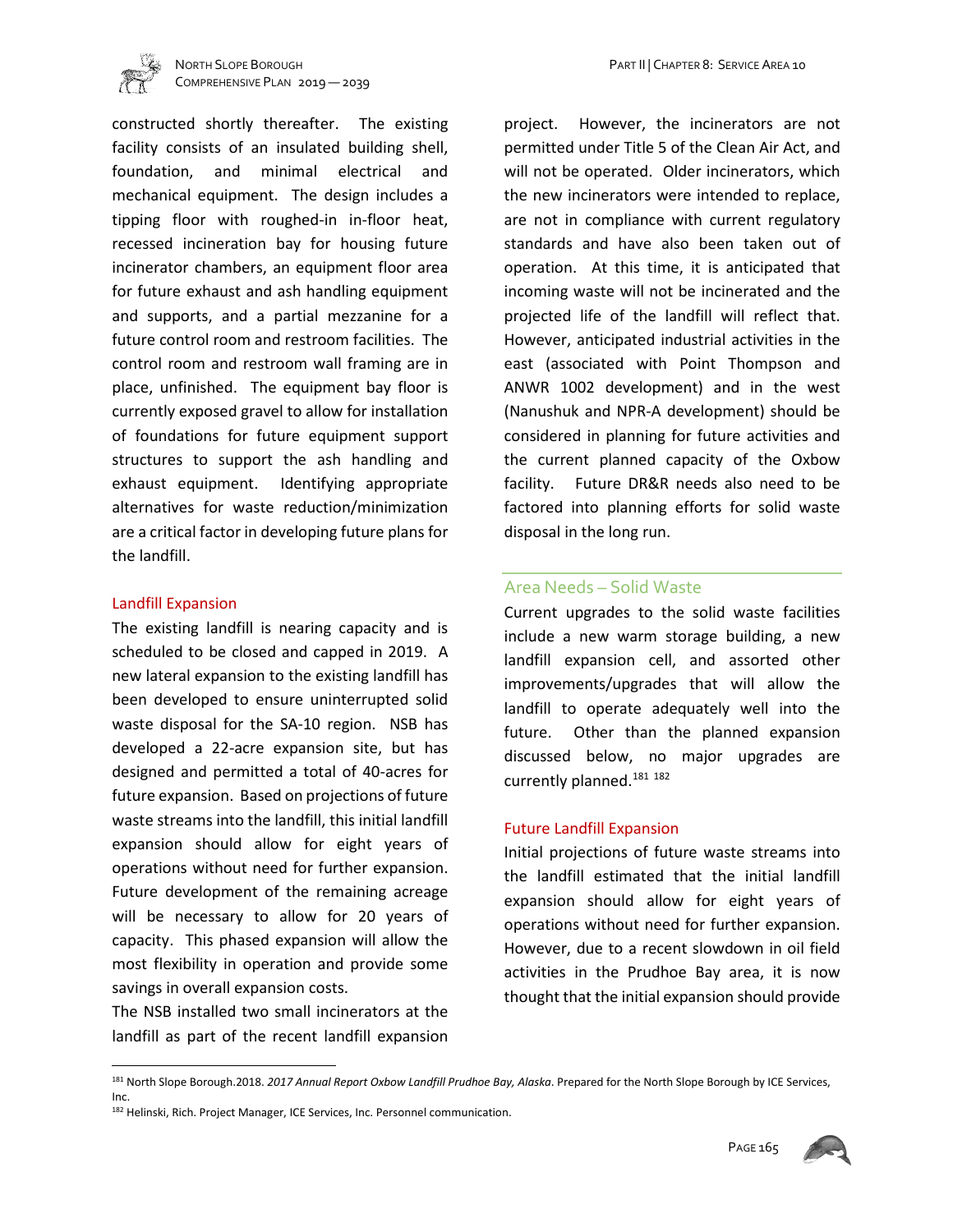

NORTH SLOPE BOROUGH **PART II | CHAPTER 8: SERVICE AREA 10** COMPREHENSIVE PLAN 2019 — 2039

for disposal beyond the initial estimate.<sup>[183](#page-10-0)</sup> Future development of the remaining acreage will likely be necessary to allow for 20 years of capacity. This phased expansion will allow the most flexibility in operation and provide some savings in overall expansion costs in the Prudhoe Bay area, but other solid waste needs must be addressed.

## Area Needs – SA-10 Enterprise Zone

Overall, the SA-10 facilities have all been recently upgraded, or are in the process of being updated. However, as SA-10 is an enterprise zone, these facilities are being operated with the expectation of generating profit back to NSB and provide a very necessary service to the oil and gas industry. As such, fiscal tools associated with for-profit enterprises, such as rate studies, internal financial audit and budget review, etc., should be incorporated into the management of

each facility, if these tools are not already utilized.

Utility needs in the area of current and future oil and gas development are an important issue in address the planning efforts of the North Slope Management Plan (NSMP) that is underway with the State of Alaska Division of Mining, Land, and Water (DMLW). The borough must consider these issues in planning for not only utility needs but other infrastructure development to support both the local and state economies. Land conveyance to the borough for these needs is very important, given that the federal government is the land manager in both ANWR and the NPR-A. Future expansion of the service area and its services must be coordinated with the lease holders (and other customers) in the area and the management and regulatory agencies that are closely involved in managing the resources.

<span id="page-10-0"></span><sup>183</sup> North Slope Borough.2018. *2017 Annual Report Oxbow Landfill Prudhoe Bay, Alaska*. Prepared for the North Slope Borough by ICE Services, Inc.

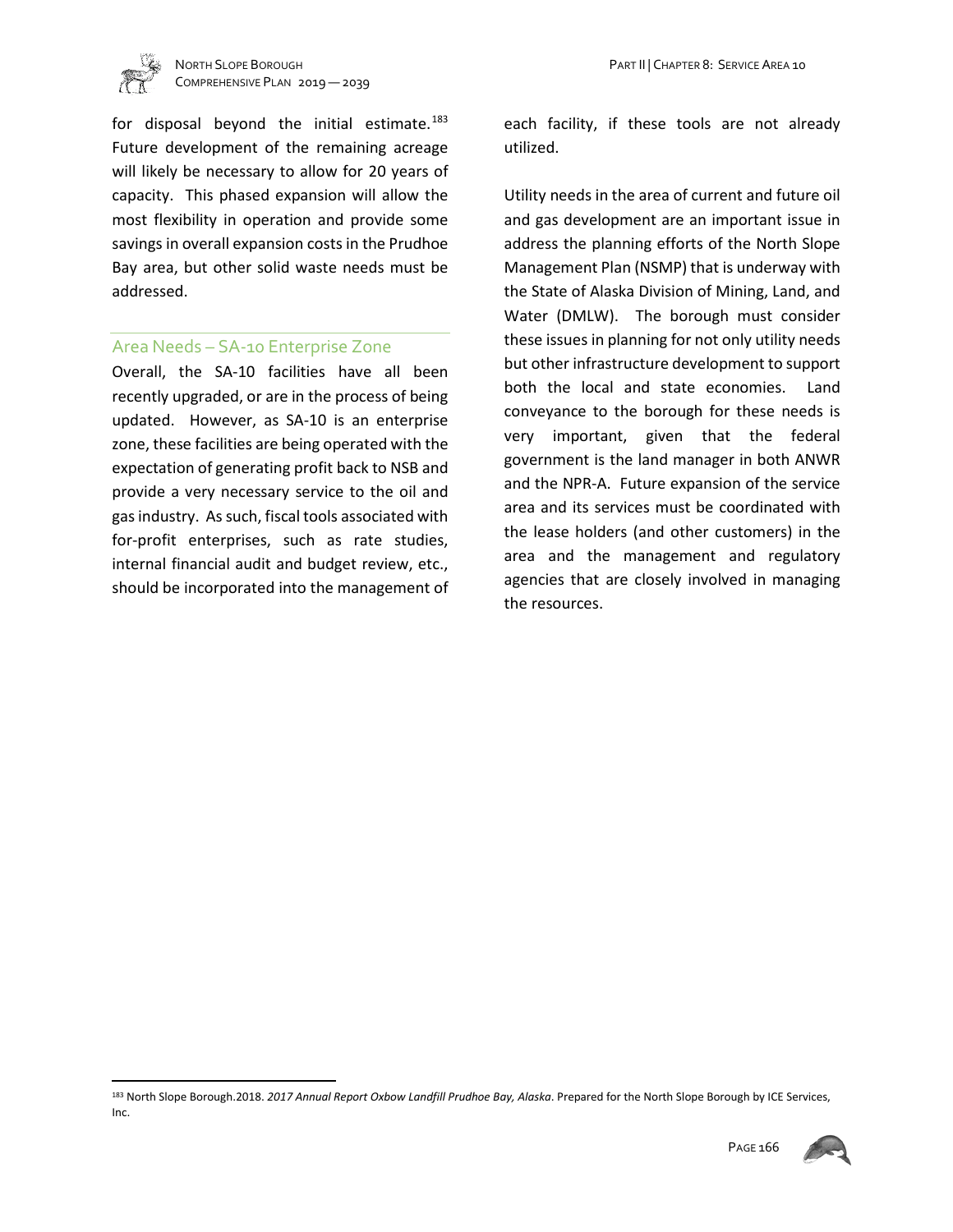



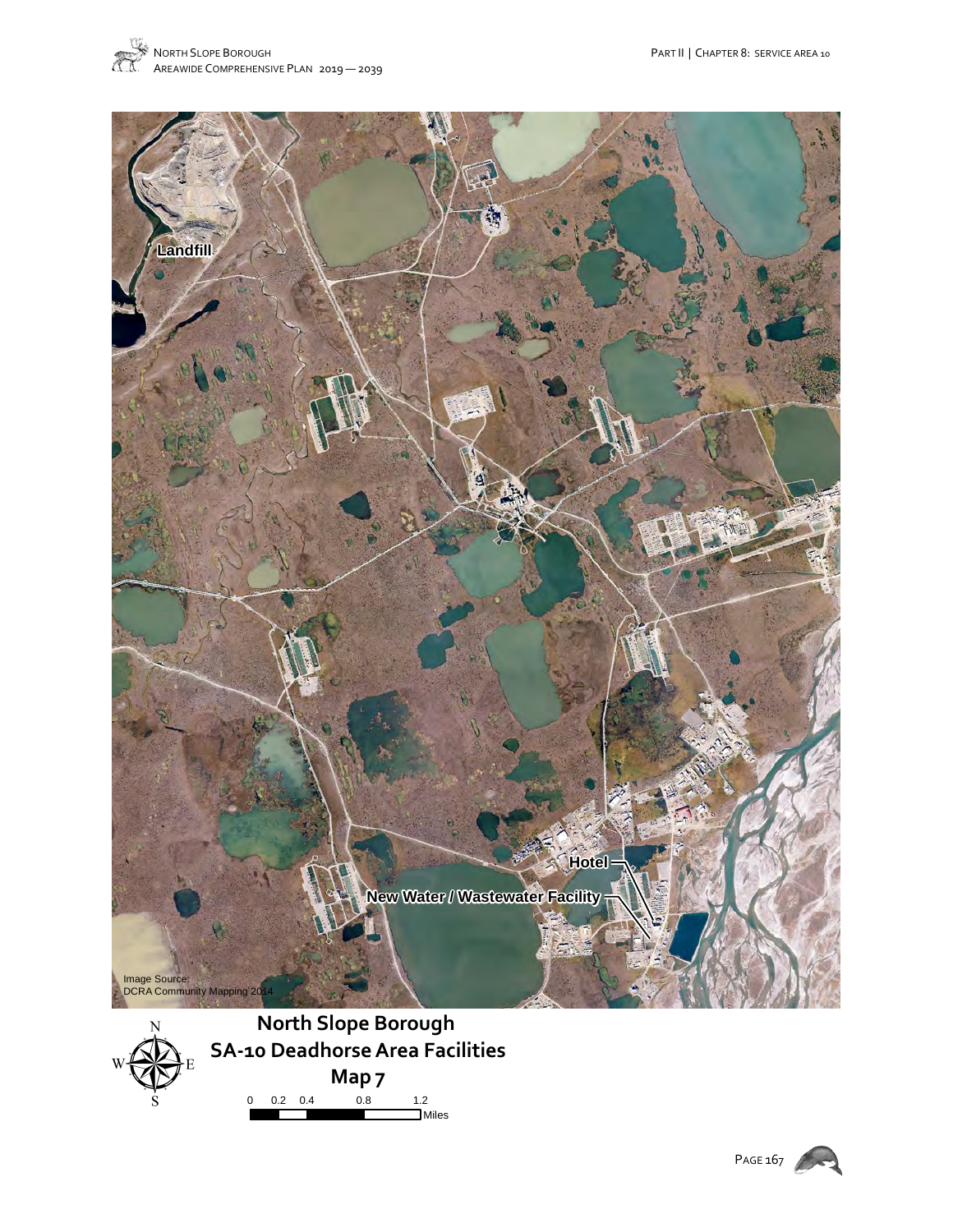